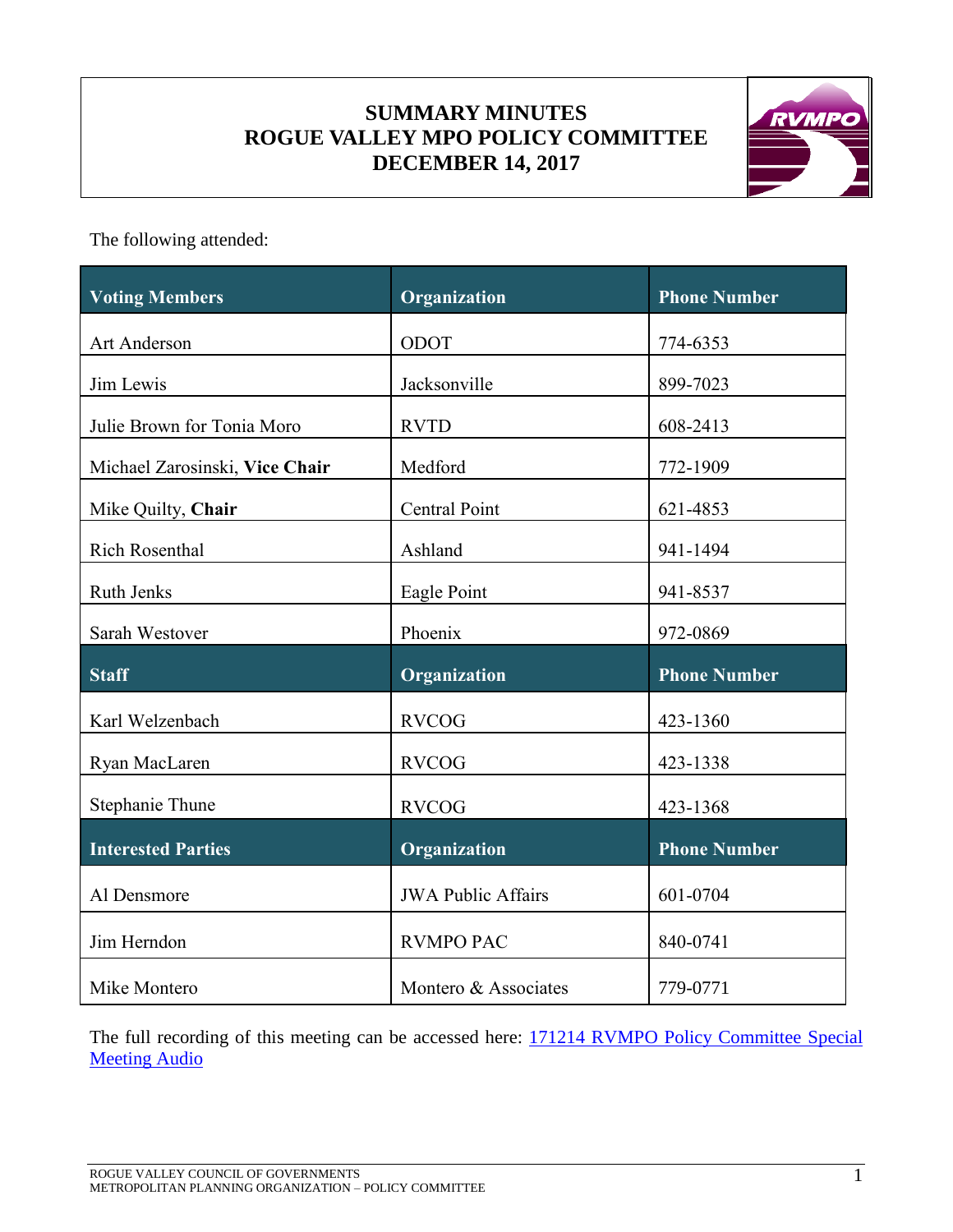### **1. Call to Order / Introductions/ Review Agenda** 00:00 – 01:57

10:01 a.m. | *Quorum*: Six jurisdictions required; eight present.

### **2. Public Comment** 01:58 – 02:16

# *Consent Agenda*

#### **3. Review / Approve Minutes** 02:17 – 02:44

The Chair asked if there were any additions or corrections to the previous meeting minutes.

### **02:22 | Jim Lewis moved to approve the minutes of the November 28, 2017 meeting as presented. Rich Rosenthal seconded.**

Art Anderson abstained.

There was no further discussion.

*The motion carried unanimously by voice vote***.**

# *Public Hearing*

#### **4. 2017-2042 Regional Transportation Plan (RTP) and 2018-2021 Transportation Improvement Program (TIP) Amendments** 02:45 – 14:44

### **The Chair read the procedure for the public hearing.**

Ryan MacLaren reported briefly on three state-requested amendments to the 2018-2021 TIP and 2017- 2042 RTP.

- **A** | Project being split and \$1.2 million added to construction. ODOT has requested a rush amendment via this meeting so that the project can go out to bid in January.
- **B** | New project to add a shared multi-use path to connect Highway 99 to the Bear Creek Greenway in Talent [\(locator map\)](https://www.rvmpo.org/images/committees/policy-committee/2017/Agenda_Packets/2A_2017-12-14RVPolComm_Talent_Bear_Creek_Loc.pdf).
- **C** | An additional funding source was added to the RVTD Rideshare and TDM project.

Details of all projects were included in the agenda packet for review and are available online at [www.rvmpo.org.](http://www.rvmpo.org/) All three projects are using state (non-MPO) funds.

Art Anderson explained that Amendment A was part of the Siskiyou Pass project. Timing on the bridge work without this amendment would have meant the rest area would open, then immediately close for three months while the bridge work was done. The additional \$1.2 million is required because a crossover needs to be built and the bridge decks are in worse shape than first thought.

Anderson also mentioned that Paul Mather has directed ODOT to conduct a pilot study to measure the levels of rebar decay over a 5 – 10 year period on bridges protected with sealant versus those that are not; the aim is to gather data that will inform the development of a maintenance schedule.

### **The Chair opened the discussion to public comment, both in support and in opposition.**

None voiced.

### **The Chair closed the public testimony.**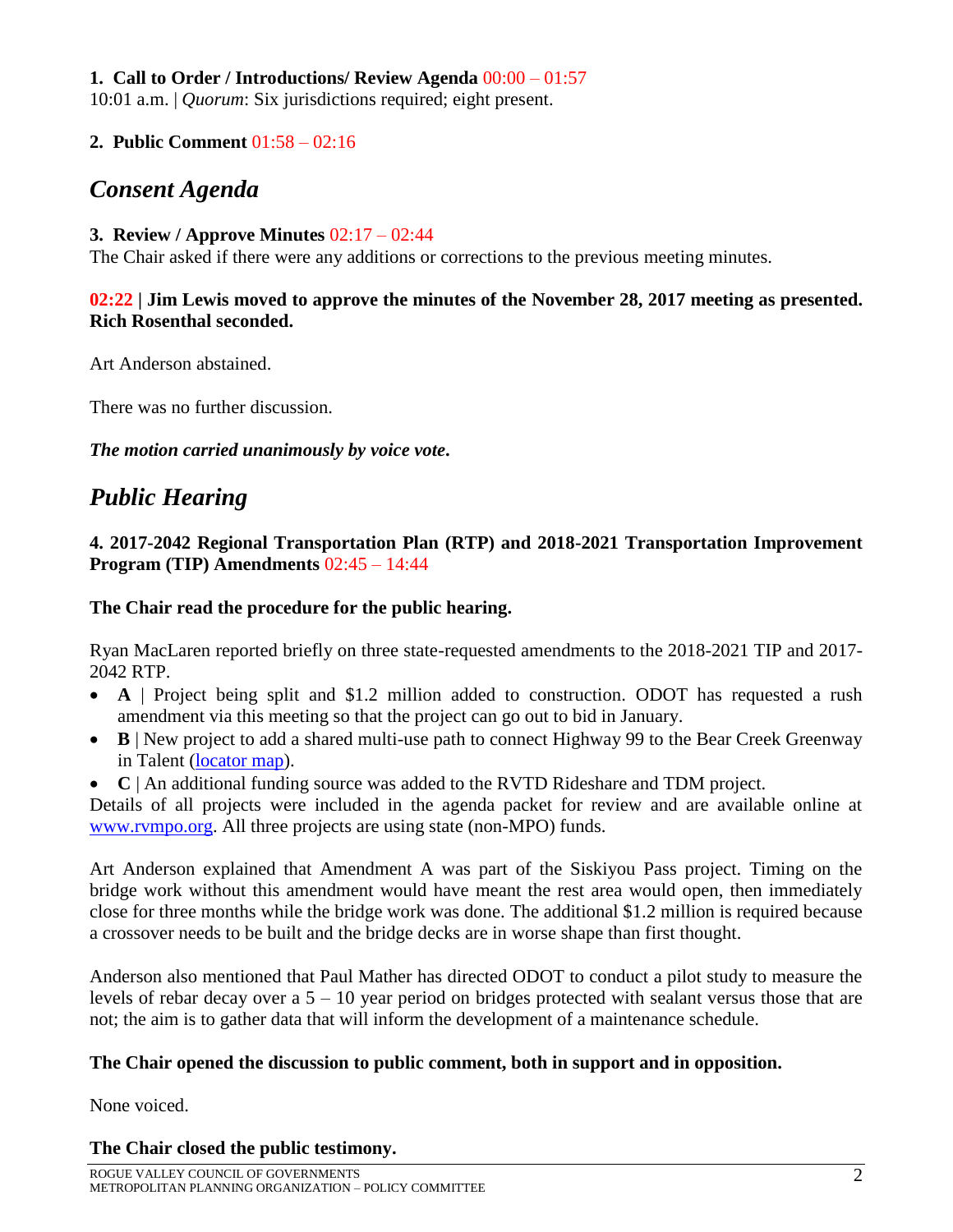**13:20 | Jim Lewis moved to approve the amendments to the 2017-2042 Regional Transportation Plan (RTP) and 2018-2021 Transportation Improvement Program (TIP) as presented. Sarah Westover seconded.** 

There was no further discussion.

*The motion carried unanimously by voice vote.*

### *Action Items*

#### **5. Public Advisory Council (PAC) Member Renewal Approval** 14:45 – 21:23

Ryan MacLaren reported that East Medford representative Brad Inman's membership term is up for renewal for the period of December 2017 – December 2019. Inman's existing application was made available for review.

**15:38 | Jim Lewis moved to approve Brad Inman's December 2017 – December 2019 membership renewal for the RVMPO PAC as a representative for East Medford. Julie Brown seconded.**

There was no further discussion.

#### *The motion carried unanimously by voice vote.*

Efforts will continue to be made to find representatives for White City (which falls under county jurisdiction, and whose two positions on the PAC have remained vacant for quite some time) as well as for the remaining membership vacancies across the various geographical and special interest areas. Despite county oversight of White City's unincorporated area, a representative would need to live within White City's geographic boundary.

The time commitment for a PAC representative is approximately two to three hours every other month (January, March, May, July, September, November). Detailed information about the PAC, the [current](https://www.rvmpo.org/images/committees/public-advisory-council/Membership/180410_PAC_Membership_Chart.pdf)  [membership chart](https://www.rvmpo.org/images/committees/public-advisory-council/Membership/180410_PAC_Membership_Chart.pdf) showing all vacancies and the new member [application form](https://www.rvmpo.org/images/committees/public-advisory-council/Membership/180125_PAC_Application_Form.pdf) are all available from [this page](https://www.rvmpo.org/index.php/committees/ct-menu-item-11) of the RVMPO website.

Art Anderson mentioned the significance of the PAC's input into local transportation issues; having access to public sentiment on decisions that affect communities throughout the valley is both helpful and necessary.

# *Discussion Items*

### **6. Public Comment** 21:24 – 23:42

White City CNG station update provided by Mike Montero.

# *Regular Updates*

### **7. RVMPO Planning Update** 23:43 – 24:02

• No changes to any information provided at the November 28 meeting.